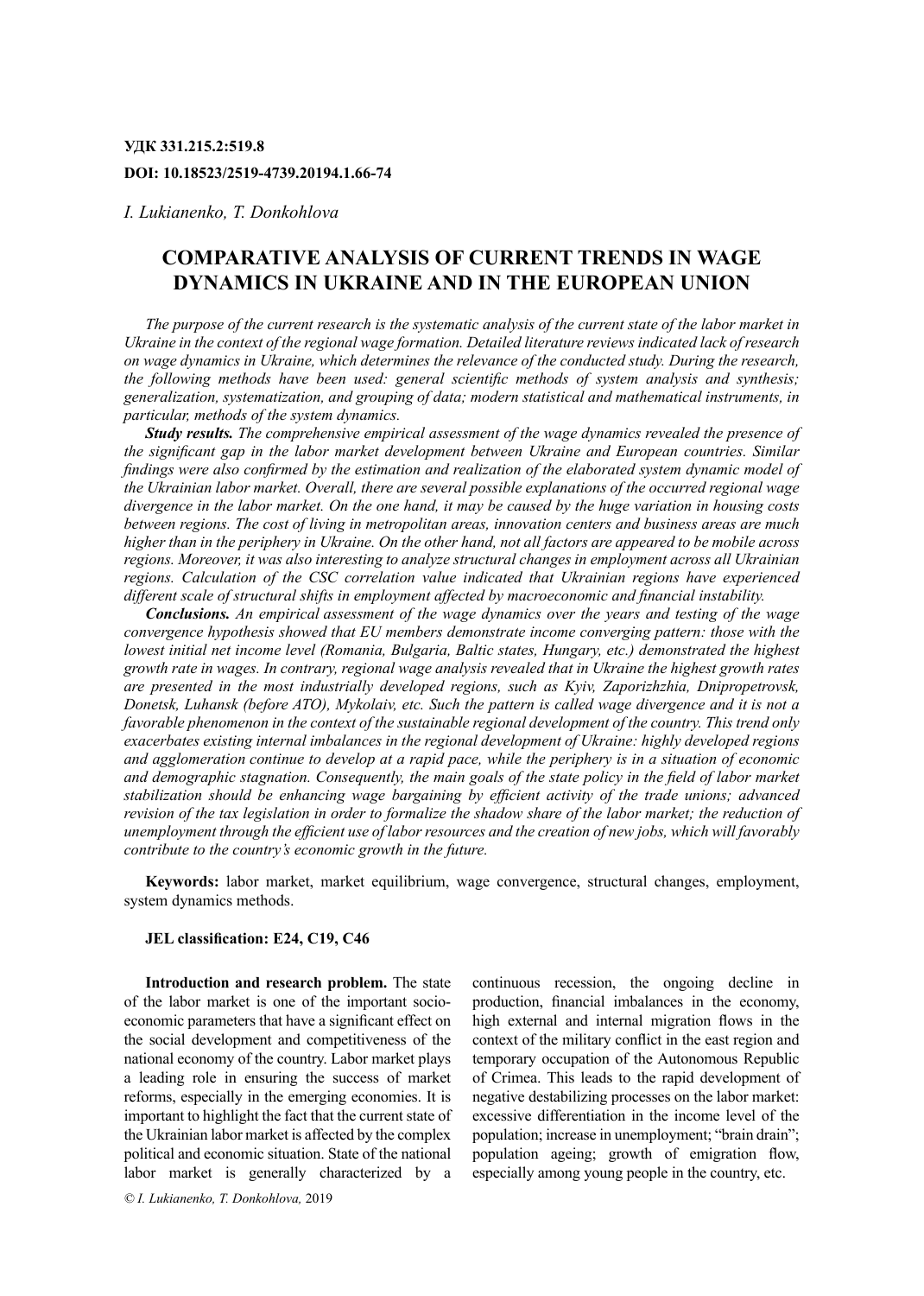Considering above mentioned unfavorable aspects of labor development in Ukraine, the main aim of this research is to conduct the in-depth analysis of the main areas of the labor market destabilization in response to internal shocks. In particular, the main focus of the conducted analysis was to evaluate the impact of the crisis on wage dynamics and to check the relevance of the wage convergence hypothesis in Ukraine.

**Recent publications analysis.** The literature review shows that numerous scientific works of Ukrainian and foreign scholars are devoted to the investigation of the current state, development level and organizational structure of the labor market; assessment of its impact on socio-economic development and macroeconomic stability; determining the main risks of the labor market destabilization; the simulation of processes characterizing the dynamics of the labor market during different periods of economic development and other relevant issues. The problems of theoretical and methodological foundations of the functioning of the national labor market as well as the definition of its main structural elements, an overview of the modern problems and trends for the further development of the domestic labor market has been reflected in the scientific developments of O. Vorontsova [1], S. Grinkevich [2], O. Grishnova [3], T. Klebanova, L. Guryanova [4], V. Onikiyenko, L. Tkachenko, L. Emelyanenko [5], and others.

The application of mathematical methods and modeling tools to the empirical study of complex interactions between the labor market and other sectors of the economy as well as connections between the structural elements of the labor market itself (in particular the impact of macroeconomic shocks on the functioning of the labor market and a wide range of other problems) have been reflected in scientific papers of O. Blanchard, J. Wolfers [6], I. Lukianenko, M. Oliskevych [7], A. Novik [8], H. Ohlsson [9], K. Foroni, F. Furlanetto [10], and others.

The question of internal labor inequality and regional wage convergence has been addressed in the

analytical papers conducted by G. Borjas [11], P. Ganong and D. Shoag [12]. In this context a critical open research question is whether a strong negative relationship between the rate of wage growth and the initial wage level exist in developed as well as developing regions, for instance, in Ukraine.

**Unsolved parts of the problem.** In spite of a sufficiently wide range of studies and a large number of works related to the analysis of the labor market stability, most papers in this field have only been on descriptive nature and more focused on the statistical analysis of the state of the labor market in Ukraine. Nevertheless, the dynamic nature of both the labor market itself and socio-economic stability of Ukraine, as well as ongoing integration to the European Union, require to conduct comprehensive research on wage dynamics in Ukraine and the EU, define its main trends and patterns.

**Research goal and questions.** Thus, the major objective of this study was to develop a systematic analysis of the current state of the labor market and to analyze wage dynamics in Ukraine in comparison with the European Union. This paper also provides an insight on the scale of the structural changes in employment from the regional perspective in Ukraine during the recent decade.

**Main findings.** According to the last published Global Wage Report 2018 by ILO, overall wage growth in 2017 was not only lower than in 2016 but fell to its lowest growth rate since 2008, remaining far below the levels obtaining before the global financial crisis. Considering sluggish wage growth, the acceleration of economic growth in high-income countries in 2017 was driven mainly by higher investment spending, rather than by private consumption [13].

On the other hand, in Ukraine, the average wage has demonstrated significant growth of 24 % in 2018 compared to the previous year. Table illustrates the dynamics of average monthly wages in Ukraine by types of economic activity during the last 9 years.

| <i>haoi</i> c. Dynamics of average monthly wages by types of the economic activity in 2010–2010 years, chill per employee |      |      |      |      |      |      |      |      |      |
|---------------------------------------------------------------------------------------------------------------------------|------|------|------|------|------|------|------|------|------|
| <b>Economic activity</b>                                                                                                  | 2010 | 2011 | 2012 | 2013 | 2014 | 2015 | 2016 | 2017 | 2018 |
| <b>Total</b>                                                                                                              | 2250 | 2648 | 3041 | 3282 | 3480 | 4195 | 5183 | 7104 | 8865 |
| Agriculture, Forestry and<br>Fisheries                                                                                    | 1467 | 1852 | 2094 | 2344 | 2556 | 3309 | 4195 | 6057 | 7557 |
| Industry                                                                                                                  | 2578 | 3119 | 3497 | 3774 | 3988 | 4789 | 5902 | 7631 | 9633 |
| Construction                                                                                                              | 1777 | 2294 | 2543 | 2727 | 2860 | 3551 | 4731 | 6251 | 7845 |
| Wholesale and retail trade;<br>repair of motor vehicles and<br>motorcycles                                                | 1898 | 2371 | 2739 | 3049 | 3439 | 4692 | 5808 | 7631 | 9404 |
| Transport, warehousing,<br>postal and courier activities                                                                  | 2648 | 3061 | 3405 | 3582 | 3768 | 4653 | 5810 | 7688 | 9860 |
| Food supply                                                                                                               | 1424 | 1750 | 2020 | 2195 | 2261 | 2786 | 3505 | 4988 | 5875 |

*Table.* **Dynamics of average monthly wages by types of the economic activity in 2010–2018 years, UAH per employee**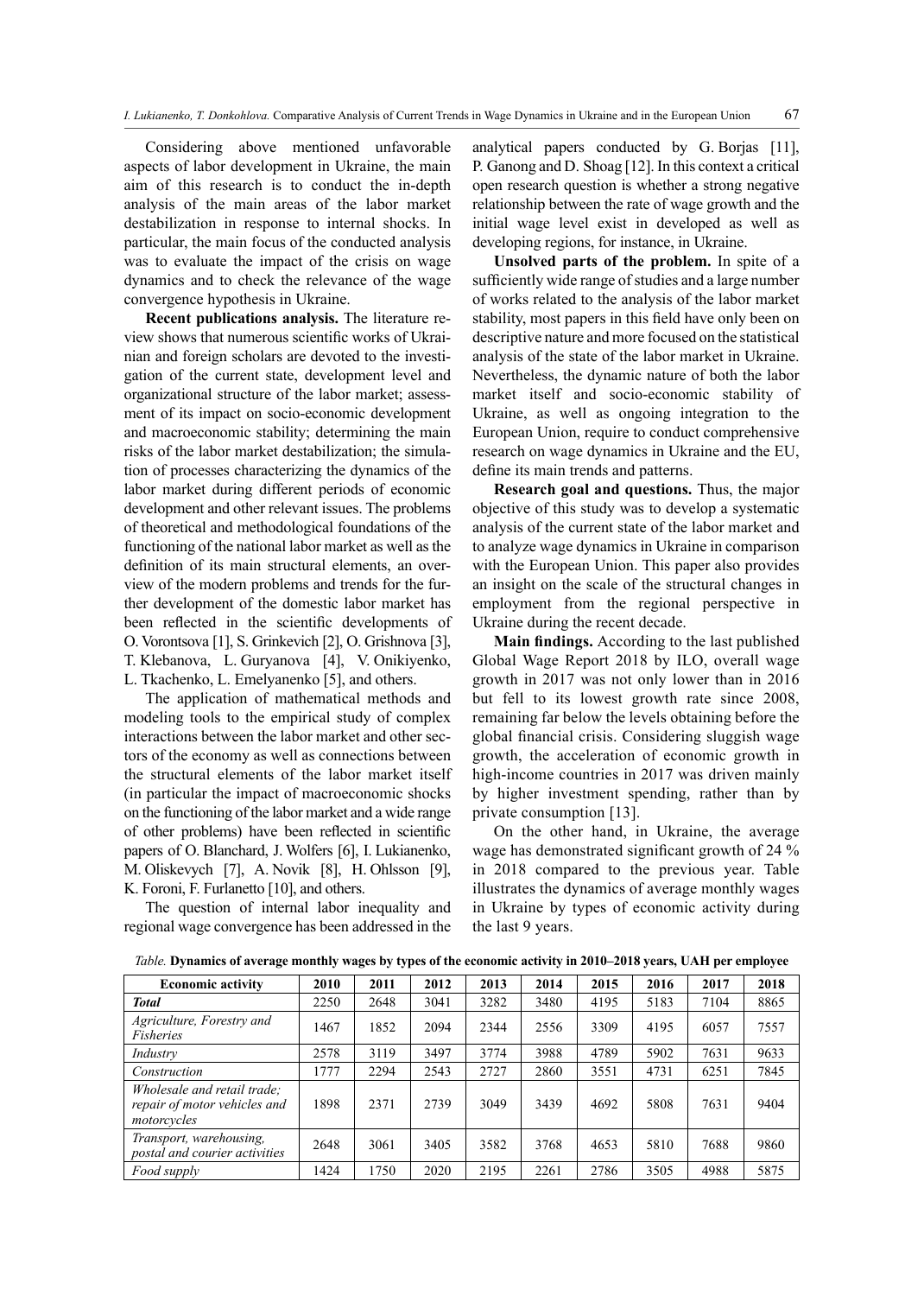| 68 ISSN 2519-4739 (print), ISSN 2519-4747 (online). НАУКОВІ ЗАПИСКИ НаУКМА. Економічні науки. 2019. Том 4. Випуск 1 |  |
|---------------------------------------------------------------------------------------------------------------------|--|
|---------------------------------------------------------------------------------------------------------------------|--|

|                                                                     |      |      |      |      |      |      |       |       | Table (cont'd) |
|---------------------------------------------------------------------|------|------|------|------|------|------|-------|-------|----------------|
| <b>Economic activity</b>                                            | 2010 | 2011 | 2012 | 2013 | 2014 | 2015 | 2016  | 2017  | 2018           |
| <b>Total</b>                                                        | 2250 | 2648 | 3041 | 3282 | 3480 | 4195 | 5183  | 7104  | 8865           |
| Information and<br>telecommunications                               | 3185 | 3705 | 4360 | 4659 | 5176 | 7111 | 9530  | 12018 | 14276          |
| Finance and insurance                                               | 4695 | 5433 | 6077 | 6326 | 7020 | 8603 | 10227 | 12865 | 16161          |
| Real estate                                                         | 1864 | 2184 | 2384 | 2786 | 3090 | 3659 | 4804  | 5947  | 7329           |
| Professional, scientific and<br>technical activities                | 2914 | 3575 | 4287 | 4505 | 5290 | 6736 | 8060  | 10039 | 12144          |
| Administrative and auxiliary<br>services                            | 1826 | 2162 | 2298 | 2546 | 2601 | 3114 | 3995  | 5578  | 7228           |
| State administration and<br>defense; compulsory social<br>insurance | 2735 | 3049 | 3432 | 3719 | 3817 | 4381 | 5953  | 9372  | 12698          |
| Education                                                           | 1884 | 2077 | 2532 | 2696 | 2745 | 3132 | 3769  | 5857  | 7041           |
| Health care and social<br>security                                  | 1616 | 1762 | 2186 | 2351 | 2441 | 2829 | 3400  | 4977  | 5853           |
| Art, sport, entertainment                                           | 2129 | 2394 | 3017 | 3343 | 3626 | 4134 | 4844  | 6608  | 7612           |
| Other services                                                      | 1742 | 2062 | 2601 | 2738 | 3361 | 3634 | 4615  | 6536  | 8132           |

*Source:* by authors based on the data from [14]

From the table below it could be clearly seen that the financial sector produces the highest level of average wages. By contrast, the average wage for health care workers is 2,76 times lower than for the financial sector employees. It is worth noting that this disproportion creates additional conditions for the shadowing of sectors of the economy where the lowest wage level is observed such as health care, education, food supply, etc.

Despite the fact that the average wage in Ukraine has a tendency to grow significantly during last periods, at the same time, we should keep in mind that at the beginning of 2017 the minimum wage in Ukraine was doubled in size compared to the previous year. Such administrative influence reflected on the average wage amount across different sectors of the economy.

Figure 1 summarizes the fluctuations of the most influential factors for the observed average

wage changes. On the graph dynamics of the inflation rate in comparison with average and minimum wage growth in Ukraine is presented. From the figure below we can see that average growth precisely follows the pattern of the minimum wage up to 2017 when the government increased the minimum wage by 100 %.

If we look at the inflation curve, dotted line, it becomes obvious that an administrative decision was taken to balance the negative effects of the 2013 crisis: a significant increase in inflation and a devaluation of the national currency. The rapid rise in the minimum wage increases the total cost for entrepreneurs spend on the wage fund. The main burden falls on the shoulders of small and mediumsized businesses, which is not able to pay for work for the number of employees that it had before. For instance, over the past 3 years, there has been a drop in the total number of enterprises in Ukraine,



**Fig. 1.** Dynamics of the inflation rate in comparison with average and minimum wage growth in Ukraine, % *Source:* by authors based on data from [14; 15]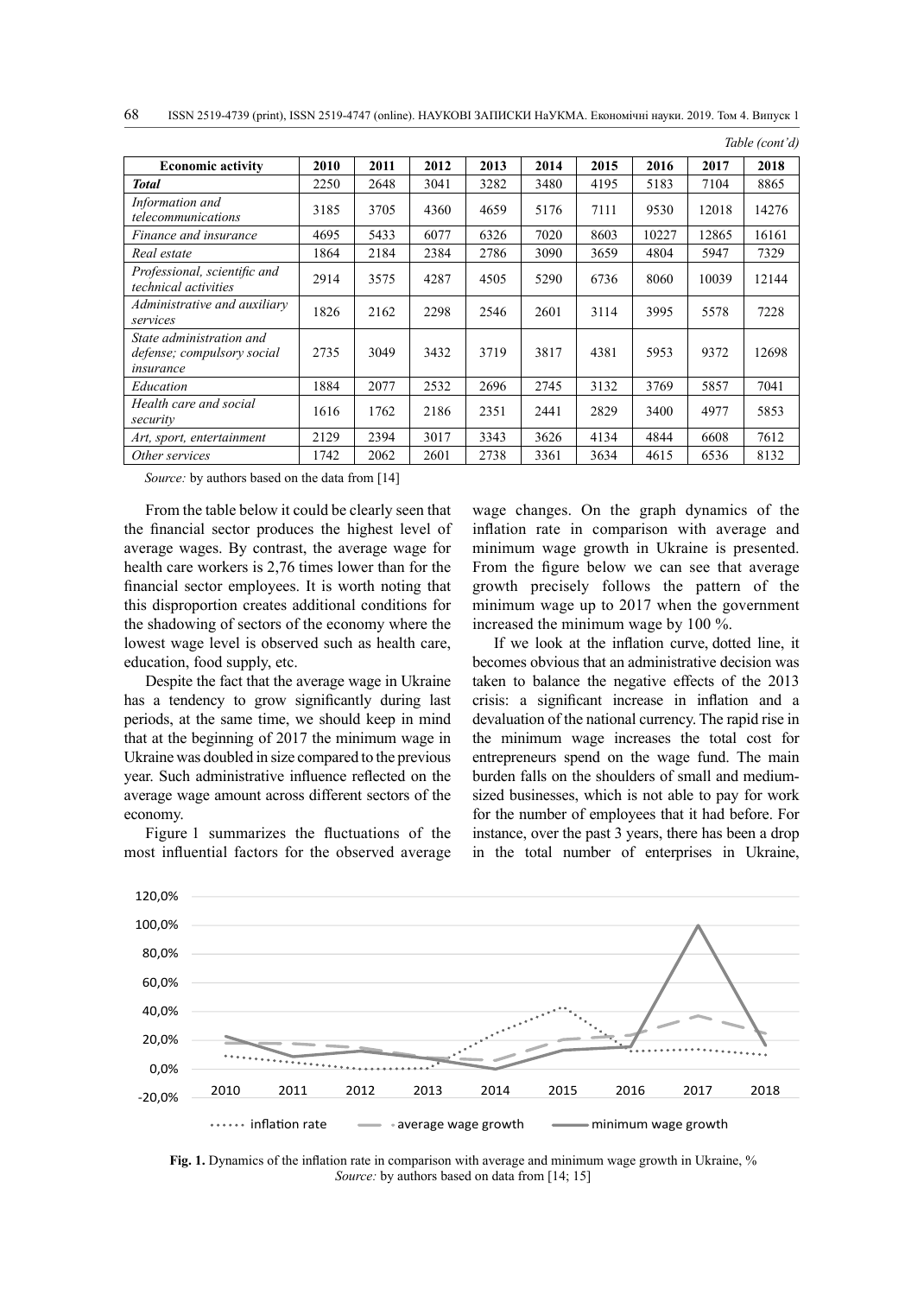according to the data provided by the State Statistics Service. Thus, the establishment of wages is an extremely powerful mechanism which may determine labor market stability.

The balanced labor market appears when the supply of potential employees is equal to the demand of the needed workforce. Hence, labor market equilibrium occurs when neither a labor excess nor a labor deficit is observed in the job market. This equality becomes possible due to an efficient allocation of the desired amount of labor resources to firms that maximizes the total gains from trade in the labor market. Namely, the *competitive equilibrium* is that state of the market when it produces an efficient allocation of labor resources. Moreover, wages stabilized on the equilibrium level and stayed constant. Interestingly, in a competitive equilibrium, the wage equals the value of the marginal product of labor. Therefore, workers of given skills have the same value of the marginal product of labor in all regional job markets [16].

However, a modern industrialized economy is continually subjected to many shocks that affecting both the supply and demand sides of the system. It is unlikely, therefore, that the labor market actually ever reaches a stable equilibrium – with wages and employment remaining at a constant level for a long-run period. Nevertheless, the concept of labor market equilibrium remains useful to focus on because it helps to reach a better understanding of the reasons why wages and employment fluctuate in response to particular economic or political events. As the labor market reacts to a particular shock, wages and employment will tend to move toward their new equilibrium level.

The research of G. Borjas [11] summarizes the key data underlying the study of wage convergence across states in the United States in 1950–1990. The main outcome of the paper was the presence of a strong negative relationship between the rate of wage growth and the initial wage level. Such behavior is caused by the rapid wage growth of those states with the lowest wages in 1950. It has been estimated that about half the wage gap across states disappears in about 30 years. The evidence indicates, therefore, that wage levels do converge over time, but it may take some time before wages are equalized across markets.

However, now economists observe the growing divide between the higher-skilled, more educated workers and the lower-skilled, less educated workers in the USA. This phenomenon is increasingly referred to as the Great Divergence. As the previous study illustrates, the wage divergence was not a common pattern for the US economy during the  $20<sup>th</sup>$  century (the incomes of workers actually converged, both across skill groups and across regions of the country), but things have changed dramatically in just the past few decades. Economists P. Ganong and D. Shoag [12] were challenging the issue of the Great Divergence across states. Their findings proved that convergence slowed to less than half its historical pace between 1990 and 2010. That means a weakening of the correlation between the initial wage level of the state and the scale of its further growth. As long as growth no longer did correlate with lower wages to encourage economic growth in the USA, socio-economic inequality will develop across the country.

Overall, there are several possible explanations of regional wage divergence in the labor market. Let us review the main reasons for wage divergence. Firstly, it is further magnified by the huge variation in housing costs between states. The cost of living in metropolitan areas, innovation centers and business areas is much higher than in the periphery. The result is a sorting process by which knowledge workers concentrate in large, dense, more innovative and productive locations, while service workers are relocated to other parts of the country with lower housing costs. Secondly, not all factors are mobile across regions. Workers and firms interact in regional labor markets, determining wages and prices. Although firms and their employees may respond quickly to changes in local market conditions, some factors that are unique to a region, such as geographic and climatic characteristics, remain the same. These immobile, site-specific features are referred to here as *amenities:*  consumptive amenities apply to households and productive amenities apply to firms. A few examples of potential sources of consumptive and productive amenities indicate their conceptual breadth and complexity. The prototypical consumptive amenity includes familial or historical ties to an area, regionspecific recreational activities, community spirit, and the quality and age of the housing stock. Port facilities are an excellent example of a productive amenity since they can lower transportation costs for firms located nearby. Productive amenities also include low-cost distribution channels, informational advantages provided by firms' proximity to other similar producers or suppliers, and state or local government protections or restrictions pertaining to local businesses [17]. Interpreting regional wage divergence is a complex process. Another possible source of apparent convergence or divergence in regional wages and prices is the economy's constant adjustment to a stream of shocks. The demand for and supply of labor in an area may be radically altered by technological changes or shifts in consumer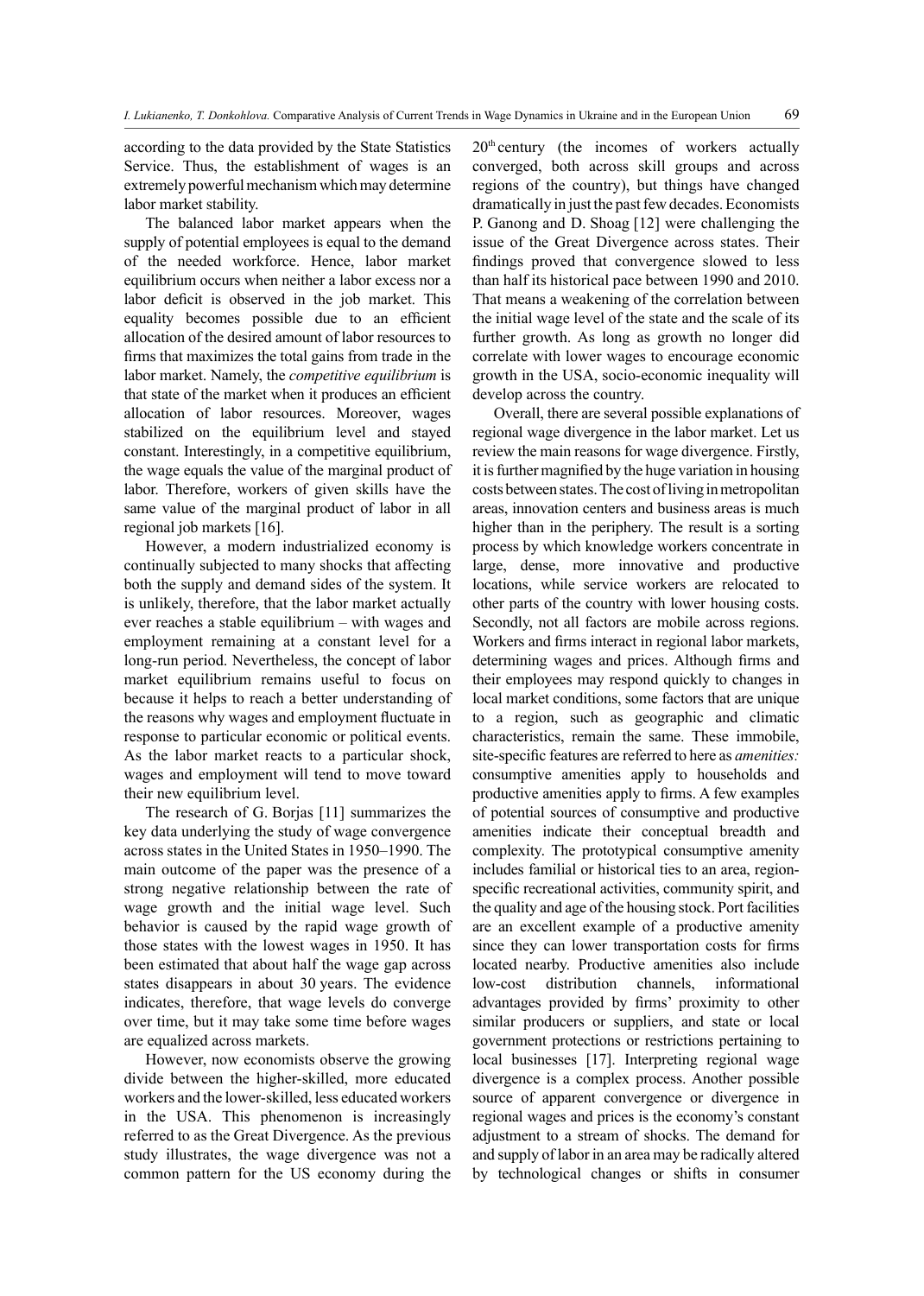preferences. Although households and businesses are mobile, adjustment delays may result in temporary periods of divergence. Studies by Eberts and Stone (1992) and Blanchard and Katz (1992) suggest that the adjustment period to a local labor-market shock may be as long as 10 years. At the same time, G. Borjas in his paper states that it takes around 30 years for the equilibrating flows to cut interstate income differentials by half.

Below figure 2 presents the results obtained from the preliminary analysis of wage dynamics across the regions of Ukraine over the 16-year span. Here horizontal axis represents initial average wage level (base year – 2002) and the vertical axis refers to income growth across all regions of Ukraine (excluded the Autonomous Republic of Crimea) during 2002–2018.

The most striking result to emerge from the data is that in Ukraine the similar trend (wage divergence) is observed as in the USA during the past few decades. Despite the fact that Kyiv remains to be an outlier, the highest value of initial income (average wage level) and growth rates are demonstrated by the most industrially developed regions of Ukraine, such as Zaporizhzhia, Dnipropetrovsk, Donetsk, Luhansk (before ATO), Mykolaiv, etc. On the other side, Western regions of Ukraine show a slow growth of the income level. Hence, it could conceivably be hypothesized that there is a weak business activity which resulted in low demand for skilled labor and creates a high stimulus for the well-educated workers to migrate to the neighboring EU countries (Poland, Hungary). Wage divergence is not a favorable phenomenon in the context of sustainable development of all regions of the

country. This trend only exacerbates existing imbalances in the regional development of Ukraine: highly developed regions and agglomeration continue to develop at a rapid pace, while the periphery is in a situation of economic and demographic stagnation.

Mentioning neighboring countries which are EU members, it is encouraging to test the hypothesis of income divergence for the EU applied the same methodology as for Ukrainian regions case study. The scatterplot below (see figure 3) illustrates the results obtained from the net income analysis over a 4-year period.

The horizontal axis represents the initial average net income level (base year – 2014) and vertical axis refers to income growth during 2014–2018 for all members of the EU. It could be clearly seen that EU members demonstrate income converging pattern: those with the lowest initial net income level (Romania, Bulgaria, Baltic states, Hungary, etc.) showed the highest growth rate in wages at the same time in the highly-developed countries (Denmark, the United Kingdom, Luxembourg, etc.) the income growth slowed down and even a slight reduction in wages has occurred.

To understand the wage convergence observed in EU during the recent periods let's look at the annual GDP per capita growth of one of the countries which demonstrate the biggest surplus in wages (Romania, Latvia, Hungary), the smallest (the UK, Denmark) and the overall EU level (see figure 4).

The graph above illustrates that economic growth creates possibilities for wage convergence. These countries were chosen, due to its obtained maximum and minimum surpluses in previous



**Fig. 2.** Wage divergence across the regions of Ukraine 2002–2018 *Source:* by authors based on data from [14]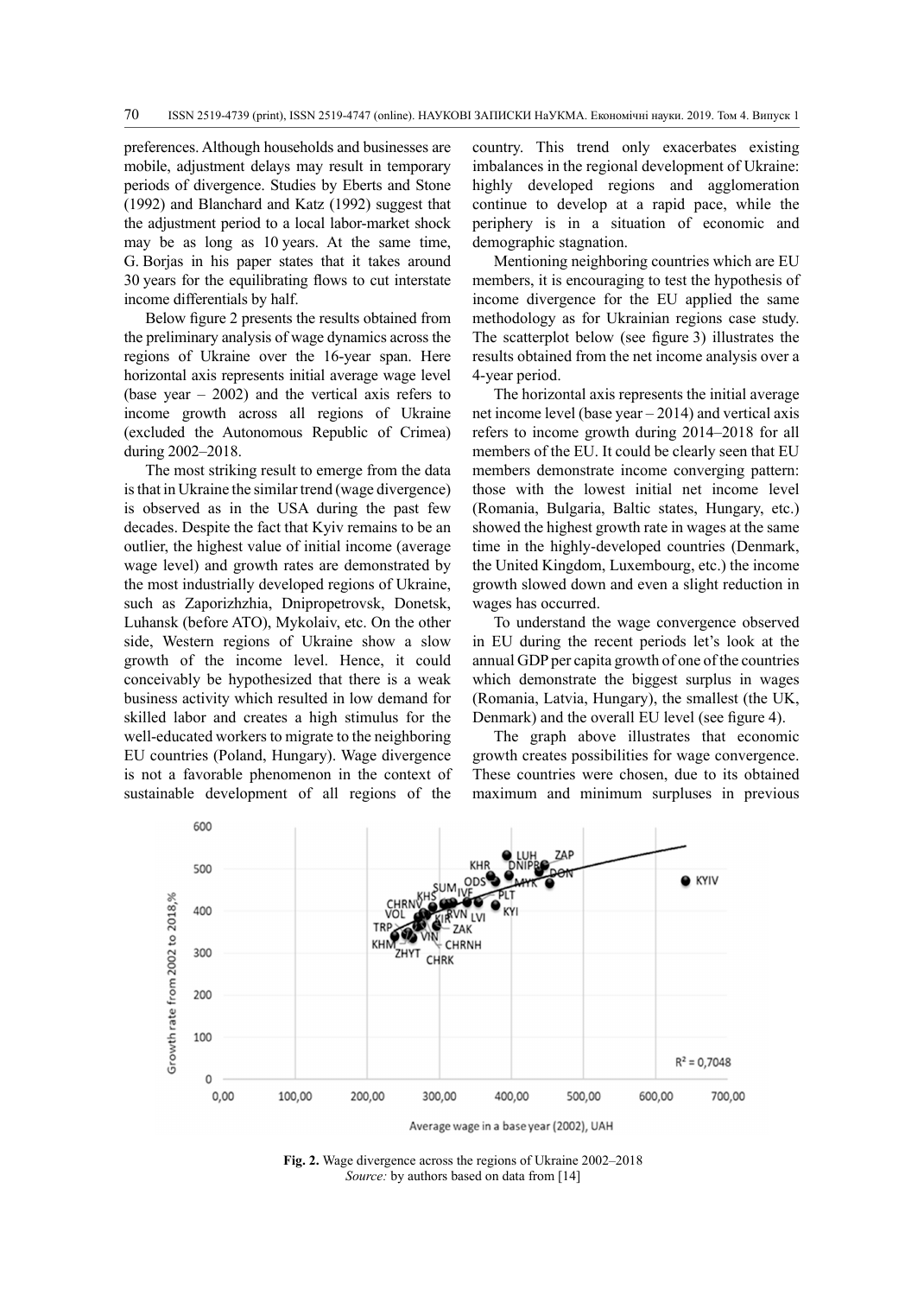

**Fig. 3.** Wage convergence across the EU members in 2014–2018 *Source:* by authors based on data from [18]



**Fig. 4.** Annual GDP per capita growth across the chosen EU members in 2014–2017, % *Source:* by authors based on data from [19]

wage convergence analysis (see figure 3). Romania, Latvia, and Hungary have an annual growth rate of GDP per capita was higher than the average EU level during the last years. Denmark and the United Kingdom, on the contrary, demonstrates lower GDP growth compared to the average EU rate over the last periods. Nevertheless, it could be clearly seen that regional equalization is impossible without overall economic development both in the labor and capital markets.

Considering labor market indicators dynamic from the local perspective, it is interesting to analyze structural changes in employment across all Ukrainian regions. I. Lukianenko and M. Oliskevych [20] in 2017 as well as D. Kallioras, G. Petrakos in 2010 examined regional fluctuations in employment in Ukraine and the EU respectively by estimation of the coefficients of structural change (CSC) proposed by P. Havlik [21]. The formula for calculation of the CSC for each region of Ukraine is presented below:

### $CSC = (X_{i,t}, X_{i,t+k}),$

where  $X_i$  – number of employees in i-sector of economy,

 $t$  – the base year,

 $k-1, 2, 3, \ldots$ , T years after the base year.

Values may vary from 0 to 1. High values of the CSC indicate that the sectoral distribution of employment in the current and the base year is very similar, whereas respective low values of the CSC indicate that significant structural changes have taken place. Figure 5 below represents the calculated values of the CSC.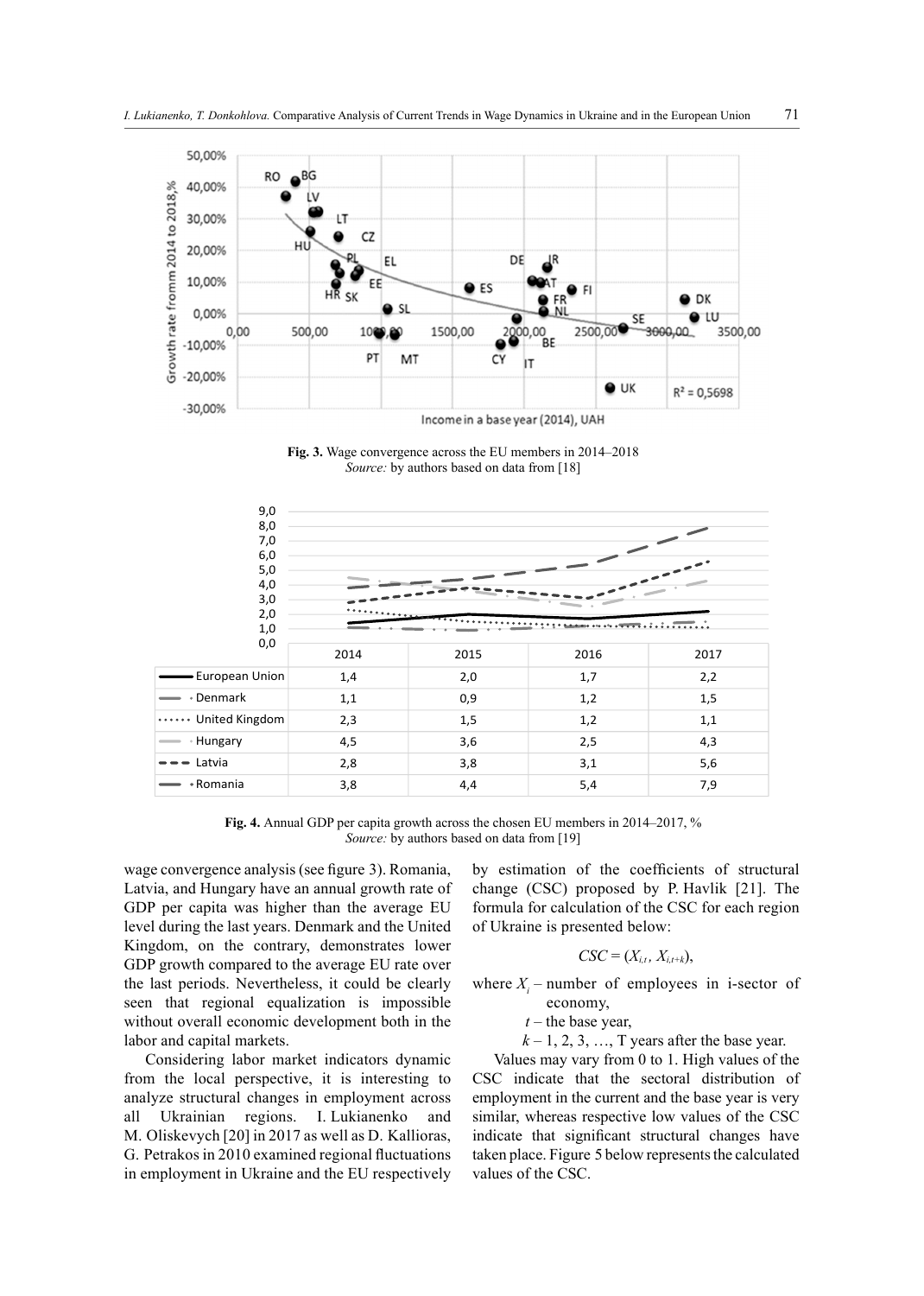

**Fig. 5.** Coefficients of Structural Change (CSC) for the various periods (2000–2017, 2000–2008, 2008–2013) across the regions of Ukraine *Source:* by authors based on data from [14]

The lowest value obtained was 0.35 and the highest 0.99. Time horizon under study is 17 years from 2000 to 2017 and it was divided into three periods:

- Before world crisis of 2008 (2000–2008);
- Between two crises of 2008 and 2013  $(2008 - 2013);$
- Overall 17-year span (2000–2017).

Naturally, the longer the period under study the more structural changes have occurred and vice versa. It becomes more interesting to look at the regional differences:

- Regions with significant structural changes in employment: Volyn, Zhytomyr, Kyiv (as region), Odesa, Rivne, and Sumy;
- Regions with minor structural changes in employment: Ivano-Frankivsk, Kirovohrad, Ternopil, Kherson, Cherkasy, Vinnytsia. Although Donetsk and Luhansk also demonstrated weak changes in employment, data for these regions may not be reliable due to anti-terrorist operations (ATO).

However, obtained results indicate that the speed of structural change cannot be considered as a priori positive or negative condition for industrial performance. The levels of CSC are not able to reveal the way that each region responded to the pressures

received through their contact with the destabilizing factors, business conjuncture forces, and international environment. What could be clearly seen, in contrary, is that Ukrainian regions have experienced the different scale of structural shifts in employment affected by macroeconomic and financial instability. Hence, to ensure steady economic development we should take into account existent labor market patterns and adapt the socio-economic policy to the existent regional divergence in Ukraine.

**Conclusions and further research proposals.**  Our research provides a comprehensive analysis of the impact of economic development on wage dynamics as well as overall labor market stability. In particular, we tested the hypothesis of the internal and external wage convergence across European countries and Ukrainian regions. The results of this study indicate the presence of wage divergence among the Ukrainian regions: such a trend only exacerbates existing imbalances in the regional development of Ukraine. Highly developed regions and agglomeration continue to develop at a rapid pace, while the periphery experiences an economic and demographic stagnation. Regional wage imbalances negatively influence various aspects of the labor market, which reflects in the continuous trends such as the following: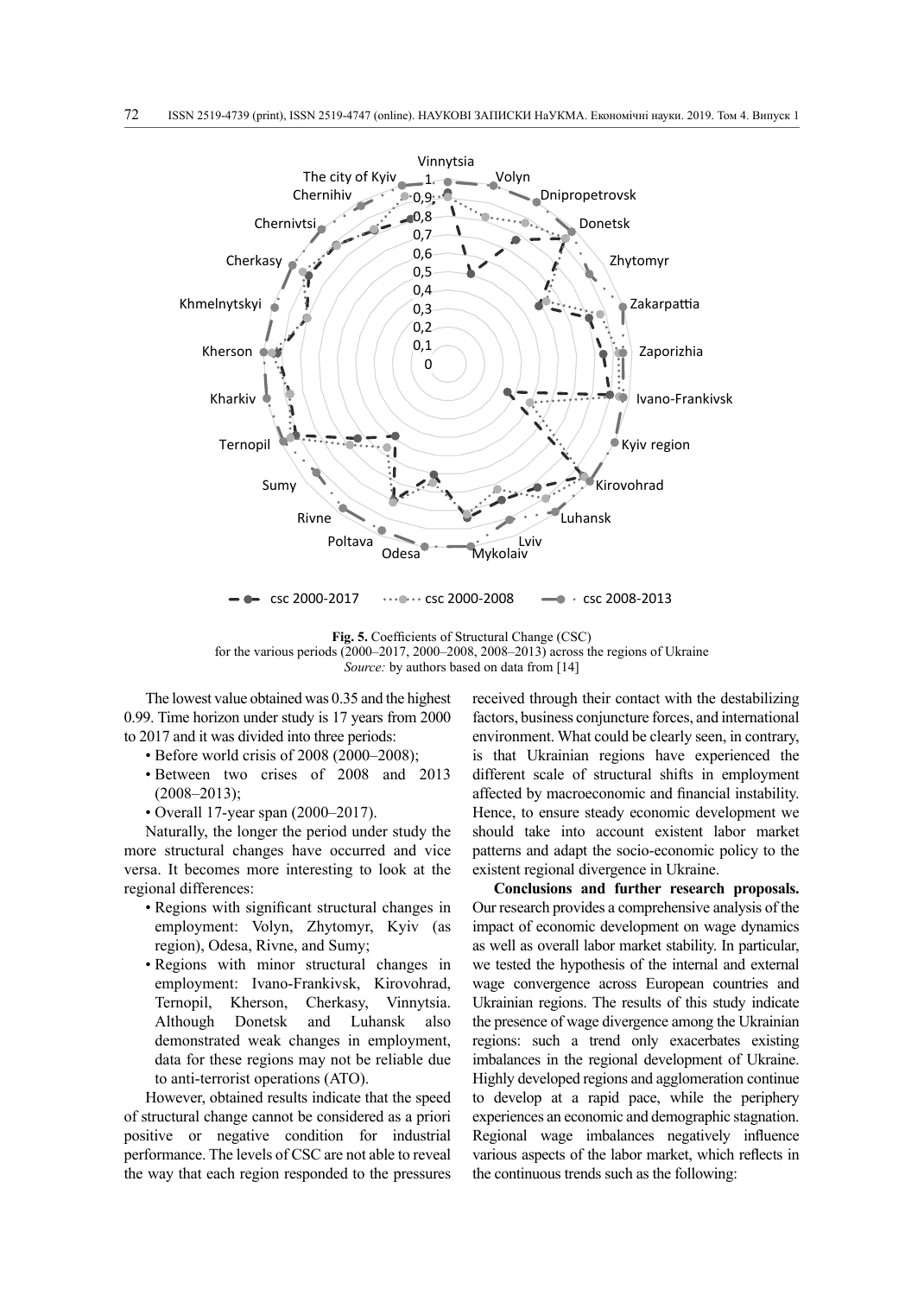- diminishing labor participation rate;
- presence of the large share of the informal economy;
- low productivity level;
- rising migration outflow;
- inefficient workforce distribution across sectors of the economy.

It is worth mentioning that comparison with the EU demonstrates a significant gap between the level of labor market development in Ukraine and in

European countries. Consequently, the main goals of the state policy in the field of the labor market stabilization should be enhancing wage bargaining by the efficient activity of the trade unions; advanced revision of the tax legislation in order to formalize the shadow share of the labor market; the reduction of unemployment through the efficient use of labor resources and the creation of new jobs, which will favorably contribute to the country's economic growth in the future.

#### *References*

- 1. Vorontsova, O. V. (2014). Problems of Formation of Demand for Labour under Conditions of Unstable Development of Economy. *Biznes Inform [Business Inform], 2*, 228–232.
- 2. Hrynkevych, S. S. (2014). The Transformational Changes of the National Labour Market in the Context of the European Integration. *Biznes Inform [Business Inform], 10,* 197–202.
- 3. Hrishnova, О. А. (2014). Liudskyi, intelektualnyi i sotsialnyi kapital Ukrainy: sutnist, vzaiemozviazok, otsinka, napriamy rozvytku [Human, Intellectual and Social Capital of Ukraine: Sense, Interconnections, Evaluation, Development Directions]. *Sotsialno-trudovi vidnosyny: teoriia ta praktyka, 1,* 34. Retrieved from http://nbuv.gov.ua/UJRN/stvttp\_2014\_1\_5.
- 4. Klebanova, T., Guryanova, L., Daradkeh, Y., & Kavun, S. (2013). Approach to the Assessment Irregularity and Cyclic Dynamics of Territorial Development. *Asian Economic and Financial Review, Asian Economic and Social Society, 3* (12), 1620–1641.
- 5. Onikiienko, V. V., Tkachenko, L. H., & Yemelianenko, L. M. (2007). Rozvytok rynku pratsi Ukrainy: tendentsii ta perspektyvy [Development of the Ukrainian labor market: trends and prospects], Rada po vyvchenniu produktyvnykh syl Ukrainy NAN Ukrainy, Kyiv, Ukraine, 286.
- 6. Blanchard, O., & Wolfers, J. (2000). The Role of Shocks and Institutions in the Rise of European Unemployment: The Aggregate Evidence. *Economic Journal, 110,* 53.
- 7. Lukianenko, I., & Oliskevych, M. (2017). Evidence of Asymmetries and Nonlinearity of Unemployment and Labour Force Participation Rate in Ukraine. *Prague Economic Papers, 26* (5), 578–601. doi: 10.18267/j.pep.633
- 8. Novik, A. Yu. (2017). Modelling Internal Migration with the Use of System Dynamics. *Scientific Papers NaUKMA. Economics, 2* (1), 103–109.
- 9. Ohlsson, H. (1995). Labor market policy, Unemployment and wages. A VAR-model for Sweden 1969–1990. Retrieved from http://uueconomics.se/henryo/jcvar.pdf
- 10. Foroni, C., Furlanetto, F., & Lepetit, A. (2018). Labor supply factors and economic fluctuations. Retrieved from http://www.hec.ca/

*Лук'яненко І. Г., Донкоглова Т. О.*

iea/chaires\_groupes\_recherche/macromontreal/conferences/ Furlanetto.pdf

- 11. Borjas, G. J. (2001). *Does Immigration Grease the Wheels of the Labor Market?* Brookings Papers on Economic Activity, 1, Harvard University, 52. Retrieved from https://www.oecd.org/ eco/growth/24741853.pdf
- 12. Ganong, P., & Shoag, D. (2015). Why Has Regional Income Convergence in the U.S. Declined? *Journal of Urban Economics*. Retrieved from https://scholar.harvard.edu/files/ shoag/files/why\_has\_regional\_income\_convergence\_in\_the\_ us declined 01.pdf
- 13. Statistical Database of the International Labor Organization. Retrieved from http://www.ilo.org/global/statistics-and-databases/ lang--en/index.htm
- 14. State Statistics Service. Retrieved from http://www.km.ukrstat. gov.ua/ukr/index.htm
- 15. Database of the Ministry of finance of Ukraine. Retrieved from https://minfin.com.ua/
- 16. Satchi, M., & Temple, J. (2008). Labor markets and productivity in developing countries. *Review of Economic Dynamics, 12* (1), 183–204.
- 17. Eberts, R. W. (1994). Regional Wage Convergence and Divergence: Adjusting Wages for Cost-of-Living Differences. *Federal Reserve Bank of Cleveland, Quarter 2, 30,* No. 2, 27–41. Retrieved from https://fraser.stlouisfed.org/title/1328/item/ 4273/toc/43953
- 18. Statistical Service of the European Union Eurostat. Retrieved from http://ec.europa.eu/eurostat
- 19. World Bank Database. Retrieved from https://data.worldbank.org/
- 20. Oliskevych, M., & Lukianenko, I. (2017). Structural Change and Labor Market Integration: Evidence from Ukraine. *International Journal of Economics and Financial Issues, 7* (3), 501–509. Retrieved from http://dergipark.org.tr/ijefi/ issue/32021/354284
- 21. Havlik, P. (2015). Patterns of Structural Change in the New EU Member States. *DANUBE: Law and Economics Review, 6* (3), 133–157. doi: 10.1515/danb-2015-0009

## **ПОРІВНЯЛЬНИЙ АНАЛІЗ СУЧАСНИХ ТЕНДЕНЦІЙ ДИНАМІКИ ЗАРОБІТНОЇ ПЛАТИ В УКРАЇНІ ТА ЄВРОПЕЙСЬКОМУ СОЮЗІ**

Метою цього дослідження є системний порівняльний аналіз сучасного стану ринку праці в країнах Європейського Союзу та в Україні в контексті особливостей формування заробітної плати на регіональному рівні. Детальний огляд літератури виявив незначну кількість досліджень за цією тематикою та дав змогу обґрунтувати її актуальність та важливість, зокрема в частині визначення особливостей сучасних тенденцій динаміки заробітної плати в Україні в регіональному розрізі. У процесі дослідження використовувалися такі методи: загальнонаукові методи системного аналізу та синтезу; узагальнення, систематизація та групування даних; сучасні статистичні та математичні інструменти, зокрема методи системної динаміки.